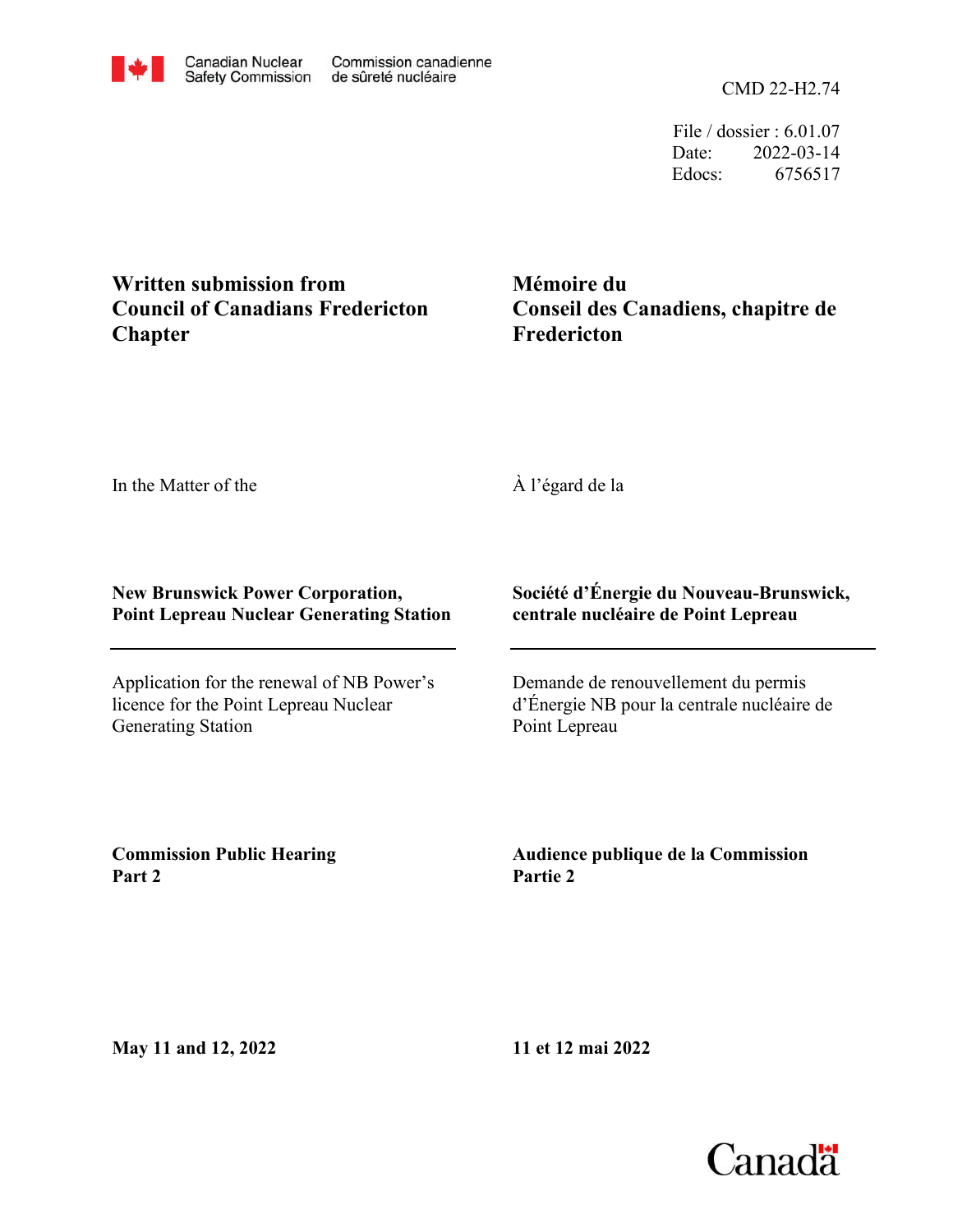Senior Tribunal Officer, Secretariat Canadian Nuclear Safety Commission 280 Slater Street, P.O.Box 1046, Station B Ottawa, Ontario K1P 5S9

Council of Canadians Fredericton Chapter Garry Guild 45A Lily St. Fredericton, NB E3C 1L6 cofcfredericton@gmail.com 506 457-2059

March 14, 2022

Re: Intervention by Council of Canadians Fredericton Chapter for the NB Power Licence Renewal Application (Hearing Ref.2022-H-02)

To whom it may concern:

We, Council of Canadians Fredericton Chapter, request to intervene in the hearing in the abovereferenced matter.

Please consider this comment submitted to the Canadian Nuclear Safety Commission, regarding the licence renewal of the NB Power Point Lepreau Nuclear Generating Station.

We are a citizen's group concerned over the how the future of the next generations will be directly impacted by choosing nuclear over renewables, how climate change may impact the facility and leaving future generations with the legacy of radioactive waste.

Our concerns are related to the following:

The CNSC must not renew the operating licence for Point Lepreau power station for the requested 25 years. Instead, the CNSC should continue to consider 5-year relicensing periods, and work toward decommissioning as we quickly transition to renewables and energy efficiency programs.

As climate impacts become more frequent and pronounced, the CNSC must consider climate change in the context of licensing because of the major safety and environmental issues it poses to operations, health and safety. The precautionary principle would guide the CNSC to, at maximum, only continue to consider 5-year relicensing periods.

The Council of Canadians supports the 2018 Proclamation of the Decennium of the Rights of Nature, which "calls on people, organizations and national and international institutions to unite in a common effort to deeply comprehend and develop the rights that protect Nature as the main subject of imminent dignity." We are concerned with both, the fish-kill from the Point Lepreau water intake from the Bay of Fundy and the impact of tritium emissions on those waters, given that Canada's 'safe' standards allow higher levels than other countries. In light of this, the licence renewal must be revisited